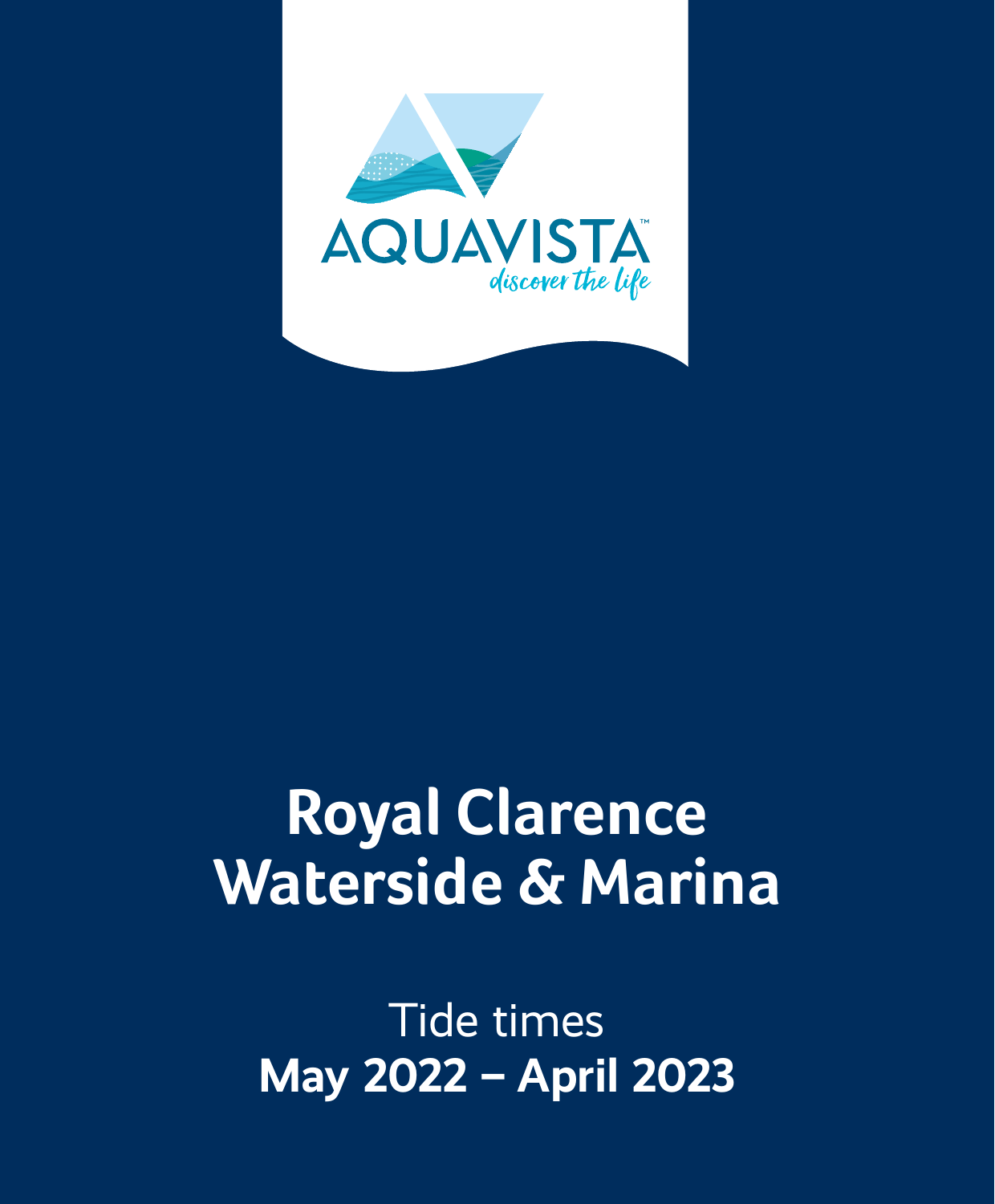**Date**

From 27 March – 30 October, please add 1 hour for BST

ctot Č <sub>20</sub>

27 March

From 2

er, pl

 $55$ 

 $\overline{5}$ Port 군 **Se** 

## **MAY 2022 PORTSMOUTH**

**HEIGHTS ABOVE CHART DATUM High Water Low Water Morning Afternoon Morning Afternoon Time m Time m Time m Time m**

1 **SU** | 11 41 | 4.5 | | | | 04 49 | 0.8 | 17 04 | 0.9 2 M 00 02 4.6 12 21 4.5 05 25 0.9 17 40 1.0 3 TU 00 38 4.5 13 00 4.4 05 58 1.0 18 12 1.1 4 W | 01 12 | 4.5 | 13 36 | 4.4 | 06 28 | 1.1 | 18 43 | 1.3 5 TH 01 43 4.4 14 10 4.3 06 57 1.2 19 14 1.5 6 F 02 16 4.2 14 47 4.2 07 29 1.4 19 50 1.7 7 SA 02 55 4.1 15 31 4.0 08 08 1.6 20 34 1.9 8 **SU** 03 43 3.8 16 24 3.9 08 59 1.8 21 38 2.1 9 M ☽ 04 40 3.6 17 30 3.8 10 18 2.0 23 32 2.2 10 TU | 05 53 | 3.6 | 19 05 | 3.8 | | | | | | | 12 00 | 1.9 11 W 07 32 3.7 20 14 4.0 00 39 2.0 12 59 1.7 12 TH 08 28 3.9 20 57 4.3 01 30 1.7 13 48 1.4 13 F | 09 09 | 4.2 | 21 35 | 4.5 | 02 15 | 1.4 | 14 33 | 1.2 14 SA  $\begin{array}{|c|c|c|c|c|c|c|c|} \hline \end{array}$  09 48  $\begin{array}{|c|c|c|c|c|c|} \hline \end{array}$  4.7 02 57 1.1 15 16 0.9 15 **SU** 10 28 4.6 22 51 4.8 03 39 0.8 15 58 0.7 16 M ⊙ | 11 10 | 4.7 | 23 32 | 4.9 | 04 21 | 0.6 | 16 40 | 0.6 17 TU | 11 55 | 4.8 | | | 05 03 | 0.5 | 17 23 | 0.6 18 W 00 15 | 4.9 | 1242 | 4.8 | 0546 | 0.5 | 18 08 | 0.7 19 TH | 01 01 | 4.8 | 13 37 | 4.7 | 06 31 | 0.7 | 18 54 | 0.9 20 F | 01 53 | 4.6 | 14 42 | 4.6 | 07 19 | 0.9 | 19 46 | 1.2 21 SA | 02 52 | 4.4 | 15 52 | 4.4 | 08 14 | 1.2 | 20 49 | 1.5 22 SU **€** 03 58 4.2 16 57 4.3 09 24 1.4 22 09 1.7<br>23 M 05 08 4.0 18 06 4.2 10 43 1.6 23 23 1.8 23 M | 05 08 | 4.0 | 18 06 | 4.2 | 10 43 | 1.6 | 23 23 | 1.8

## **JUNE 2022 PORTSMOUTH**

|                             |             | <b>HEIGHTS ABOVE CHART DATUM</b> |             |              |             |     |                  |     |  |
|-----------------------------|-------------|----------------------------------|-------------|--------------|-------------|-----|------------------|-----|--|
|                             |             | <b>High Water</b>                |             |              |             |     | <b>Low Water</b> |     |  |
| Date                        | Mornina     |                                  | Afternoon   |              | Mornina     |     | Afternoon        |     |  |
|                             | <b>Time</b> | m                                | <b>Time</b> | $\mathbf{m}$ | <b>Time</b> | m   | <b>Time</b>      | m   |  |
| W<br>1                      | 00 14       | 4.5                              | 12 44       | 4.4          | 05 36       | 1.1 | 1751             | 1.3 |  |
| <b>TH</b><br>$\overline{2}$ | 00 49       | 4.4                              | 13 21       | 4.4          | 06 08       | 1.2 | 18 24            | 1.4 |  |
| F<br>3                      | 01 22       | 4.4                              | 13 56       | 4.3          | 06 39       | 1.3 | 1857             | 1.5 |  |
| 4<br><b>SA</b>              | 01 55       | 4.3                              | 14 32       | 4.3          | 07 13       | 1.4 | 19 34            | 1.6 |  |
| SU<br>5                     | 02 34       | 4.1                              | 15 14       | 4.2          | 07 51       | 1.5 | 20 16            | 1.8 |  |
| M<br>6                      | 03 19       | 4.0                              | 16 02       | 4.1          | 08 38       | 1.6 | 21 09            | 1.9 |  |
| $\overline{7}$<br>TU<br>r   | 04 12       | 3.8                              | 16 57       | 4.0          | 09 36       | 1.7 | 22 14            | 1.9 |  |
| w<br>8                      | 05 13       | 3.8                              | 17 58       | 4.0          | 10 46       | 1.7 | 23 28            | 1.9 |  |
| TH<br>9                     | 06 21       | 3.8                              | 19 02       | 4.1          | 11 58       | 1.6 |                  |     |  |
| F<br>10                     | 07 26       | 4.0                              | 20 00       | 4.3          | 00 33       | 1.7 | 12 58            | 1.5 |  |
| <b>SA</b><br>11             | 08 22       | 4.2                              | 20 50       | 4.5          | 01 28       | 1.4 | 1351             | 1.3 |  |
| SU<br>12                    | 09 12       | 4.4                              | 21 37       | 4.6          | 02 19       | 1.2 | 1441             | 1.1 |  |
| M<br>13                     | 10 01       | 4.5                              | 22 24       | 4.7          | 03 08       | 0.9 | 15 30            | 0.9 |  |
| TU <sub>0</sub><br>14       | 10 51       | 4.7                              | 23 11       | 4.8          | 03 56       | 0.8 | 16 18            | 0.8 |  |
| W<br>15                     | 11 42       | 4.7                              | 23 59       | 4.8          | 04 44       | 0.6 | 1707             | 0.8 |  |
| <b>TH</b><br>16             |             |                                  | 12 35       | 4.8          | 05 32       | 0.6 | 1756             | 0.8 |  |
| 17<br>F                     | 00.48       | 4.8                              | 13 34       | 4.7          | 06 21       | 0.7 | 1846             | 1.0 |  |
| 18<br><b>SA</b>             | 01 41       | 4.7                              | 14 44       | 4.7          | 07 11       | 0.8 | 19 38            | 1.1 |  |
| SU<br>19                    | 02 40       | 4.5                              | 15 47       | 4.6          | 08 04       | 1.0 | 20 34            | 1.3 |  |
| 20<br>M                     | 03 42       | 4.3                              | 1641        | 4.5          | 09 02       | 1.2 | 21 36            | 1.5 |  |
| 21<br>TU<br>¢               | 04 44       | 4.2                              | 17 35       | 4.4          | 10 05       | 1.4 | 22 40            | 1.7 |  |
| 22<br>W                     | 0545        | 4.0                              | 18 31       | 4.3          | 11 09       | 1.6 | 23 44            | 1.7 |  |
| <b>TH</b><br>23             | 06 46       | 4.0                              | 19 28       | 4.2          |             |     | 12 10            | 1.6 |  |
| F<br>24                     | 07 46       | 3.9                              | 20 22       | 4.2          | 00 45       | 1.7 | 13 06            | 1.6 |  |
| <b>SA</b><br>25             | 08 43       | 4.0                              | 21 10       | 4.3          | 01 41       | 1.6 | 1359             | 1.6 |  |
| SU<br>26                    | 09 35       | 4.1                              | 21 54       | 4.3          | 02 31       | 1.5 | 14 47            | 1.5 |  |
| 27<br>M                     | 10 24       | 4.2                              | 22 36       | 4.4          | 03 17       | 1.4 | 15 33            | 1.5 |  |
| 28<br>TU                    | 11 08       | 4.3                              | 23 17       | 4.4          | 04 00       | 1.3 | 16 17            | 1.4 |  |
| W<br>29                     | 11 50       | 4.4                              | 23 56       | 4.4          | 04 41       | 1.2 | 16 58            | 1.4 |  |
| <b>TH</b><br>30             |             |                                  | 12 30       | 4.4          | 05 19       | 1.2 | 17 36            | 1.4 |  |
|                             |             |                                  |             |              |             |     |                  |     |  |

add 1 hour for BST asealn

From 27 March – 30 October, please add 1 hour for BST-30 October From 27 March

**Time Zone UT(GMT)**

25 W 07 33 4.0 20 25 4.3 00 28 1.7 12 52 1.5 26 TH 08 34 4.1 21 17 4.4 01 27 1.6 13 46 1.4 27 F | 09 19 | 4.2 | 21 51 | 4.5 | 02 17 | 1.4 | 14 33 | 1.3 28 SA | 09 58 | 4.3 | 22 23 | 4.5 | 03 01 | 1.2 | 15 17 | 1.2 29 **SU** | 10 39 | 4.3 | 22 59 | 4.5 | 03 43 | 1.1 | 15 58 | 1.2 30 M ● | 11 22 | 4.4 | 23 37 | 4.5 | 04 22 | 1.1 | 16 38 | 1.2 31 TU | | | 12 04 | 4.4 | 05 00 | 1.1 | 17 15 | 1.2

24 TU 06 21 3.9 19 18 4.2 11 52 1.6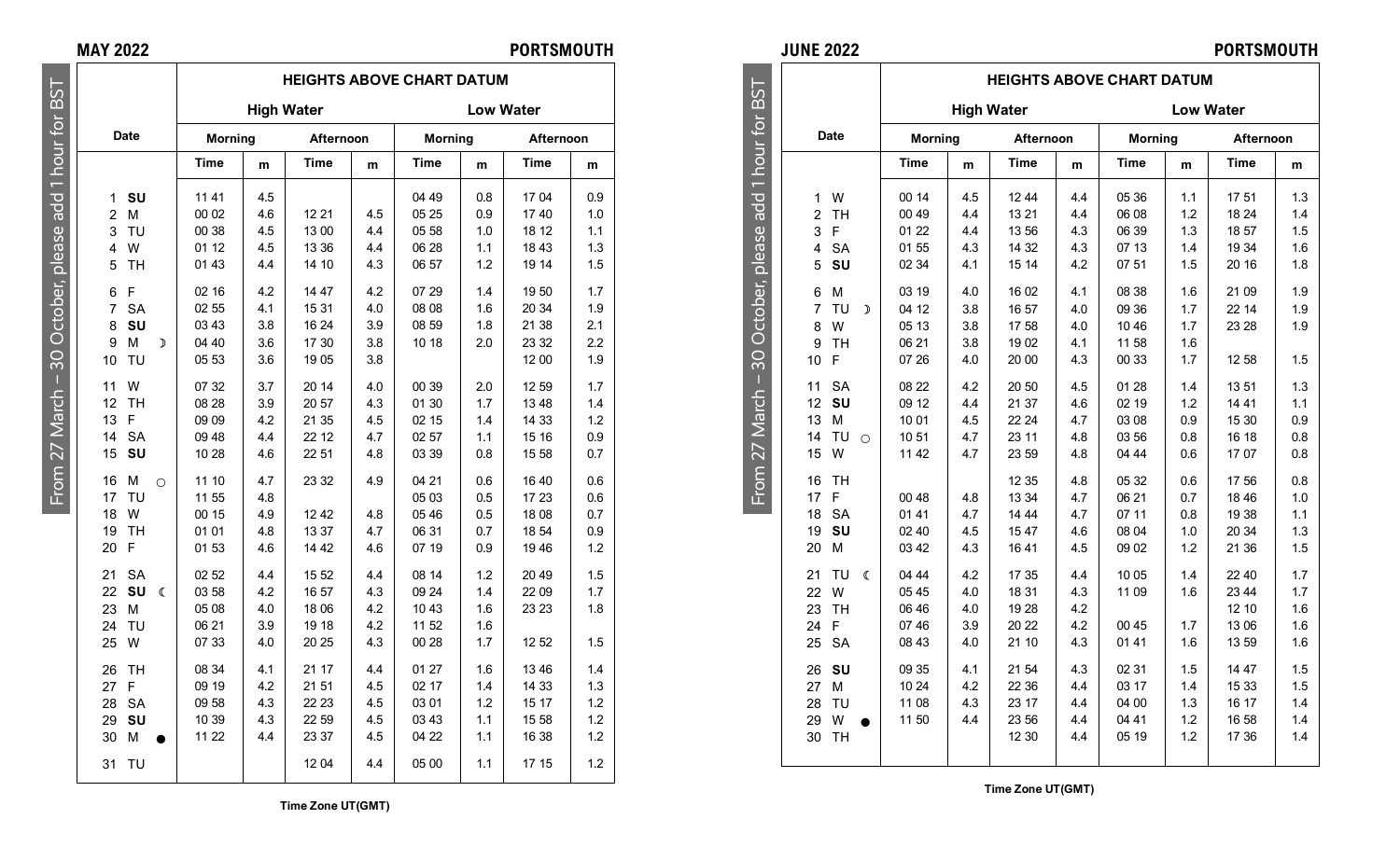From 27 March – 30 October, please add 1 hour for BST

'March

From

 $\overline{6}$ 1 hour  $\overline{g}$ se a ëΦ ber, pl ē  $\sqrt{2}$ <sub>20</sub>

**AUGUST 2022 PORTSMOUTH**

| <b>PORTSMOUTH</b> |  |  |
|-------------------|--|--|
|-------------------|--|--|

|                            |                      | <b>HEIGHTS ABOVE CHART DATUM</b> |     |                   |     |         |     |                  |     |
|----------------------------|----------------------|----------------------------------|-----|-------------------|-----|---------|-----|------------------|-----|
| for $BS$                   |                      |                                  |     | <b>High Water</b> |     |         |     | <b>Low Water</b> |     |
|                            | Date                 | Morning                          |     | Afternoon         |     | Morning |     | Afternoon        |     |
|                            |                      | Time                             | m   | Time              | m   | Time    | m   | Time             | m   |
| October, please add 1 hour | M<br>1               | 01 17                            | 4.4 | 13 52             | 4.5 | 06 41   | 1.0 | 1858             | 1.2 |
|                            | $\overline{2}$<br>TU | 01 49                            | 4.3 | 14 26             | 4.4 | 07 13   | 1.0 | 19 32            | 1.2 |
|                            | 3<br>W               | 02 23                            | 4.3 | 15 03             | 4.4 | 07 48   | 1.0 | 20 10            | 1.2 |
|                            | 4<br><b>TH</b>       | 03 04                            | 4.2 | 1546              | 4.3 | 08 28   | 1.1 | 20 54            | 1.3 |
|                            | F<br>5<br>D          | 03 54                            | 4.1 | 16 36             | 4.2 | 09 15   | 1.3 | 21 49            | 1.5 |
|                            | <b>SA</b><br>6       | 04 56                            | 4.0 | 17 36             | 4.1 | 10 15   | 1.5 | 22 57            | 1.6 |
|                            | $\overline{7}$<br>SU | 06 09                            | 3.9 | 18 46             | 4.1 | 11 33   | 1.7 |                  |     |
|                            | 8<br>M               | 07 29                            | 4.0 | 20 01             | 4.2 | 00 20   | 1.7 | 1257             | 1.7 |
|                            | TU<br>9              | 08 44                            | 4.1 | 21 08             | 4.3 | 01 36   | 1.5 | 14 08            | 1.6 |
| 80                         | W<br>10              | 09 47                            | 4.4 | 22 01             | 4.5 | 02 41   | 1.3 | 15 09            | 1.3 |
|                            | 11<br>TH             | 10 39                            | 4.6 | 22 49             | 4.7 | 03 37   | 1.0 | 16 02            | 1.1 |
| March                      | 12<br>F<br>$\circ$   | 11 27                            | 4.7 | 23 34             | 4.7 | 04 26   | 0.7 | 16 50            | 0.8 |
|                            | <b>SA</b><br>13      |                                  |     | 12 16             | 4.8 | 05 12   | 0.5 | 17 34            | 0.7 |
|                            | SU<br>14             | 00 19                            | 4.7 | 13 06             | 4.8 | 05 56   | 0.5 | 18 18            | 0.7 |
| 27                         | 15<br>M              | 01 06                            | 4.7 | 14 04             | 4.8 | 06 38   | 0.5 | 1900             | 0.8 |
| From                       | 16<br>TU             | 01 56                            | 4.6 | 14 56             | 4.7 | 07 19   | 0.7 | 1942             | 1.0 |
|                            | W<br>17              | 02 47                            | 4.5 | 15 33             | 4.6 | 08 01   | 1.0 | 20 25            | 1.3 |
|                            | 18<br><b>TH</b>      | 03 36                            | 4.3 | 16 10             | 4.4 | 08 44   | 1.3 | 21 12            | 1.5 |
|                            | F<br>19<br>C         | 04 23                            | 4.1 | 16 50             | 4.1 | 09 34   | 1.7 | 22 10            | 1.8 |
|                            | <b>SA</b><br>20      | 05 14                            | 3.8 | 17 39             | 3.9 | 10 43   | 2.0 | 23 26            | 2.0 |
|                            | 21<br>SU             | 06 24                            | 3.7 | 18 53             | 3.7 | 11 59   | 2.1 |                  |     |
|                            | M<br>22              | 07 47                            | 3.6 | 20 11             | 3.8 | 00 39   | 2.1 | 1309             | 2.2 |
|                            | TU<br>23             | 08 58                            | 3.8 | 21 11             | 3.9 | 01 48   | 1.9 | 14 14            | 2.0 |
|                            | 24<br>W              | 09 50                            | 4.1 | 21 58             | 4.1 | 02 43   | 1.7 | 15 05            | 1.8 |
|                            | 25<br>TH             | 10 31                            | 4.3 | 22 38             | 4.3 | 03 26   | 1.5 | 1546             | 1.6 |
|                            | F<br>26              | 11 08                            | 4.4 | 23 14             | 4.4 | 04 04   | 1.2 | 16 23            | 1.3 |
|                            | SA<br>27             | 11 43                            | 4.5 | 23 48             | 4.5 | 04 39   | 1.0 | 16 58            | 1.2 |
|                            | SU<br>28             |                                  |     | 12 16             | 4.6 | 05 13   | 0.9 | 1731             | 1.0 |
|                            | 29<br>M              | 00 20                            | 4.5 | 12 49             | 4.6 | 05 46   | 0.8 | 18 02            | 1.0 |
|                            | 30<br>TU             | 00 50                            | 4.5 | 13 21             | 4.6 | 06 17   | 0.8 | 18 34            | 1.0 |
|                            | 31<br>W              | 01 21                            | 4.5 | 13 52             | 4.6 | 06 48   | 0.8 | 1906             | 1.0 |
|                            |                      |                                  |     |                   |     |         |     |                  |     |

**HEIGHTS ABOVE CHART DATUM JULY 2022 PORTSMOUTH**

|                |           |         |         | <b>High Water</b> |           |     |         |     | <b>Low Water</b> |     |
|----------------|-----------|---------|---------|-------------------|-----------|-----|---------|-----|------------------|-----|
|                | Date      |         | Morning |                   | Afternoon |     | Morning |     | Afternoon        |     |
|                |           |         | Time    | m                 | Time      | m   | Time    | m   | Time             | m   |
| 1              | F         |         | 00 32   | 4.4               | 13 06     | 4.4 | 05 54   | 1.2 | 18 12            | 1.4 |
| $\overline{2}$ | <b>SA</b> |         | 01 06   | 4.3               | 1341      | 4.4 | 06 27   | 1.2 | 1845             | 1.4 |
| 3              | SU        |         | 01 39   | 4.3               | 14 16     | 4.3 | 07 00   | 1.2 | 19 18            | 1.4 |
| 4              | м         |         | 02 13   | 4.2               | 14 54     | 4.3 | 07 35   | 1.3 | 1956             | 1.5 |
| 5              | TU        |         | 02 53   | 4.1               | 15 36     | 4.2 | 08 14   | 1.3 | 20 39            | 1.5 |
| 6              | w         |         | 03 40   | 4.1               | 16 23     | 4.2 | 09 00   | 1.4 | 21 30            | 1.6 |
| $\overline{7}$ | <b>TH</b> | D       | 04 34   | 4.0               | 17 16     | 4.2 | 09 55   | 1.5 | 22 31            | 1.6 |
| 8              | F         |         | 05 36   | 3.9               | 18 15     | 4.2 | 11 00   | 1.5 | 23 39            | 1.6 |
| 9              | <b>SA</b> |         | 06 41   | 4.0               | 19 16     | 4.2 |         |     | 12 10            | 1.5 |
| 10             | SU        |         | 0747    | 4.1               | 20 18     | 4.3 | 00 47   | 1.5 | 13 15            | 1.4 |
| 11             | M         |         | 08 49   | 4.2               | 21 15     | 4.5 | 0149    | 1.3 | 14 15            | 1.3 |
| 12             | TU        |         | 09 48   | 4.4               | 22 09     | 4.6 | 02 47   | 1.1 | 15 12            | 1.2 |
| 13             | W         | $\circ$ | 1043    | 4.6               | 22 59     | 4.7 | 03 42   | 0.9 | 16 07            | 1.0 |
| 14             | TH        |         | 11 36   | 4.7               | 23 48     | 4.8 | 04 34   | 0.7 | 16 58            | 0.9 |
| 15             | F         |         |         |                   | 12 29     | 4.8 | 05 23   | 0.6 | 1747             | 0.8 |
| 16             | <b>SA</b> |         | 00 35   | 4.8               | 13 25     | 4.8 | 06 11   | 0.6 | 18 35            | 0.8 |
| 17             | SU        |         | 01 26   | 4.7               | 14 34     | 4.8 | 06 57   | 0.6 | 19 22            | 1.0 |
| 18             | M         |         | 02 21   | 4.6               | 15 31     | 4.7 | 0744    | 0.8 | 20 10            | 1.1 |
| 19             | TU        |         | 03 19   | 4.4               | 16 13     | 4.6 | 08 33   | 1.1 | 21 01            | 1.4 |
| 20             | w         | C       | 04 13   | 4.3               | 16 55     | 4.4 | 09 26   | 1.3 | 21 58            | 1.6 |
| 21             | TH        |         | 05 06   | 4.1               | 1742      | 4.2 | 10 25   | 1.6 | 23 00            | 1.7 |
| 22             | F         |         | 06 02   | 3.9               | 18 35     | 4.1 | 11 27   | 1.8 |                  |     |
| 23             | <b>SA</b> |         | 07 05   | 3.8               | 19 37     | 4.0 | 00 04   | 1.8 | 12 29            | 1.9 |
| 24             | SU        |         | 08 13   | 3.8               | 20 38     | 4.0 | 01 07   | 1.8 | 13 29            | 1.9 |
| 25             | M         |         | 09 17   | 3.9               | 21 32     | 4.1 | 02 06   | 1.7 | 14 26            | 1.8 |
| 26             | TU        |         | 10 08   | 4.1               | 22 17     | 4.2 | 02 59   | 1.6 | 15 18            | 1.7 |
| 27             | W         |         | 10 52   | 4.2               | 22 59     | 4.3 | 03 45   | 1.4 | 16 04            | 1.5 |
| 28             | <b>TH</b> |         | 11 31   | 4.4               | 23 37     | 4.4 | 04 26   | 1.2 | 16 45            | 1.4 |
| 29             | F         |         |         |                   | 1209      | 4.4 | 05 03   | 1.1 | 17 21            | 1.3 |
| 30             | <b>SA</b> |         | 00 12   | 4.4               | 1244      | 4.5 | 05 38   | 1.1 | 17 55            | 1.2 |
| 31             | SU        |         | 00 46   | 4.4               | 13 18     | 4.5 | 06 10   | 1.0 | 18 27            | 1.2 |
|                |           |         |         |                   |           |     |         |     |                  |     |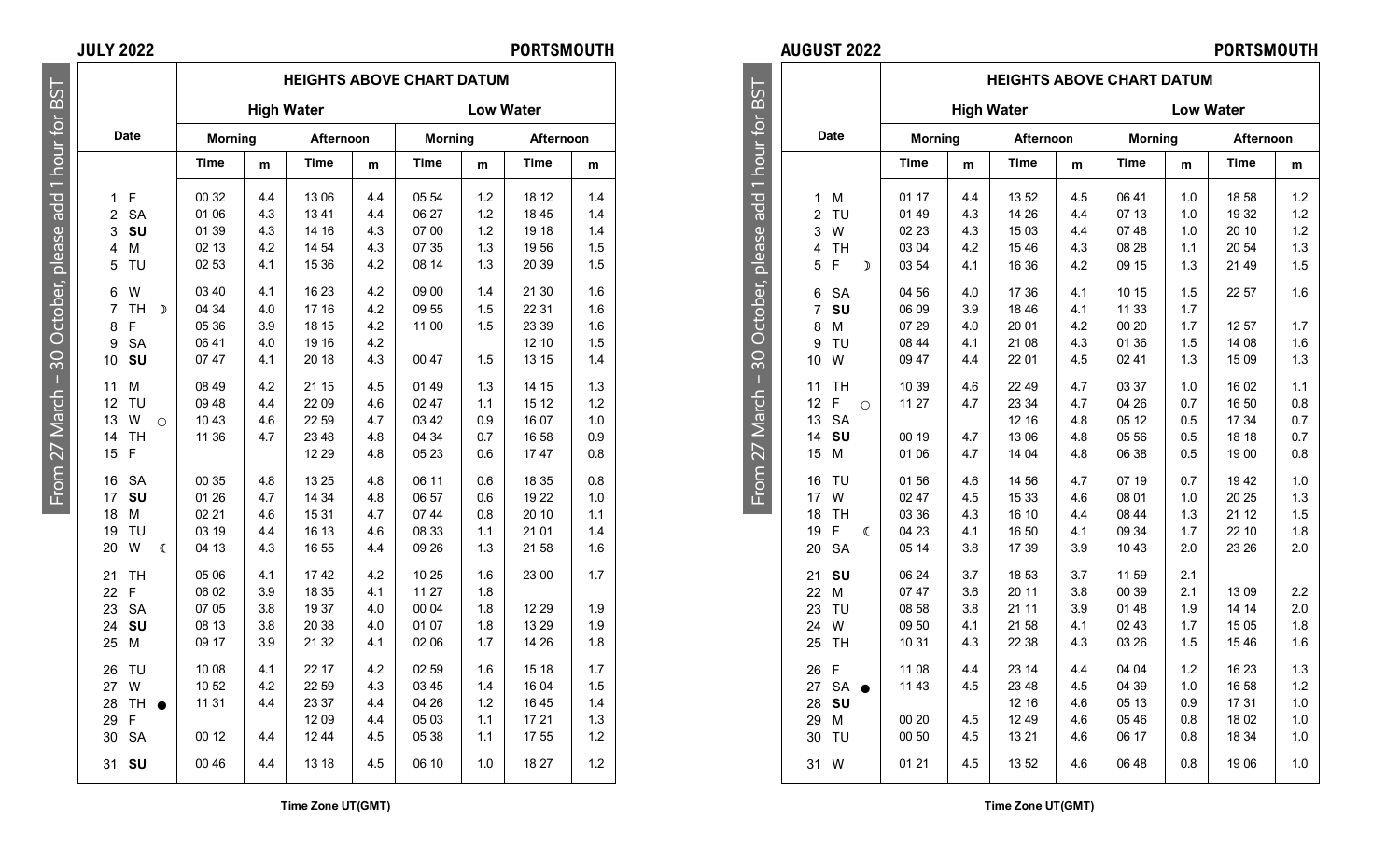## **SEPTEMBER 2022 PORTSMOUTH**

# From 27 March – 30 October, please add 1 hour for BST ease add 1 hour for October, pl

**BST** 

<sub>20</sub>

From 27 March

|                              |               |         | <b>High Water</b> |           |     |         | <b>Low Water</b> |           |     |
|------------------------------|---------------|---------|-------------------|-----------|-----|---------|------------------|-----------|-----|
| Date                         |               | Morning |                   | Afternoon |     | Morning |                  | Afternoon |     |
|                              |               | Time    | m                 | Time      | m   | Time    | m                | Time      | m   |
| TH<br>1                      |               | 01 53   | 4.5               | 14 26     | 4.5 | 07 21   | 0.9              | 1942      | 1.0 |
| $\overline{\mathbf{c}}$<br>F |               | 02 33   | 4.4               | 15 07     | 4.4 | 07 59   | 1.1              | 20 23     | 1.2 |
| 3<br><b>SA</b>               | D             | 03 22   | 4.2               | 16 00     | 4.2 | 08 43   | 1.3              | 21 14     | 1.5 |
| SU<br>4                      |               | 04 29   | 4.0               | 17 07     | 4.0 | 09 40   | 1.7              | 22 27     | 1.8 |
| 5<br>M                       |               | 05 54   | 3.9               | 18 31     | 3.9 | 11 21   | 2.0              |           |     |
| TU<br>6                      |               | 07 28   | 3.9               | 1957      | 4.0 | 00 20   | 1.9              | 1305      | 1.9 |
| $\overline{7}$<br>W          |               | 08 45   | 4.1               | 21 01     | 4.3 | 01 39   | 1.6              | 14 12     | 1.7 |
| <b>TH</b><br>8               |               | 09 42   | 4.4               | 21 51     | 4.5 | 02 38   | 1.3              | 15 06     | 1.3 |
| 9<br>F                       |               | 10 29   | 4.7               | 22 35     | 4.7 | 03 27   | 1.0              | 15 52     | 1.0 |
| 10                           | SA<br>$\circ$ | 11 13   | 4.8               | 23 17     | 4.7 | 04 12   | 0.7              | 16 35     | 0.8 |
| SU<br>11                     |               | 11 56   | 4.9               |           |     | 04 54   | 0.5              | 17 16     | 0.7 |
| M<br>12                      |               | 00 00   | 4.8               | 1241      | 4.9 | 05 34   | 0.5              | 1756      | 0.7 |
| TU<br>13                     |               | 00 43   | 4.7               | 13 25     | 4.8 | 06 14   | 0.6              | 18 35     | 0.8 |
| W<br>14                      |               | 01 27   | 4.6               | 14 07     | 4.7 | 06 51   | 0.8              | 19 12     | 1.0 |
| 15<br>TH                     |               | 02 11   | 4.5               | 14 43     | 4.6 | 07 26   | 1.1              | 1947      | 1.3 |
| 16<br>F                      |               | 02 53   | 4.3               | 15 17     | 4.4 | 08 01   | 1.4              | 20 22     | 1.6 |
| 17<br><b>SA</b>              | ¢             | 03 34   | 4.1               | 15 53     | 4.1 | 08 39   | 1.8              | 21 05     | 1.9 |
| SU<br>18                     |               | 04 18   | 3.9               | 16 37     | 3.8 | 09 33   | 2.1              | 22 37     | 2.2 |
| M<br>19                      |               | 05 20   | 3.6               | 1741      | 3.6 | 11 37   | 2.3              |           |     |
| 20<br>TU                     |               | 07 16   | 3.6               | 1941      | 3.6 | 00 14   | 2.2              | 12 50     | 2.3 |
| W<br>21                      |               | 08 34   | 3.8               | 2048      | 3.8 | 01 22   | 2.1              | 1354      | 2.1 |
| 22<br>TH                     |               | 09 27   | 4.1               | 21 35     | 4.1 | 02 16   | 1.8              | 1441      | 1.9 |
| 23<br>F                      |               | 10 06   | 4.3               | 22 12     | 4.3 | 02 56   | 1.5              | 15 19     | 1.6 |
| 24<br><b>SA</b>              |               | 10 40   | 4.5               | 22 46     | 4.4 | 03 33   | 1.3              | 15 54     | 1.3 |
| SU<br>25                     |               | 11 12   | 4.6               | 23 19     | 4.5 | 04 08   | 1.0              | 16 28     | 1.1 |
| 26<br>М                      |               | 11 44   | 4.7               | 23 50     | 4.6 | 04 42   | 0.8              | 1701      | 0.9 |
| 27<br>TU                     |               |         |                   | 12 16     | 4.7 | 05 16   | 0.8              | 17 34     | 0.8 |
| 28<br>W                      |               | 00 20   | 4.7               | 12 47     | 4.7 | 05 50   | 0.7              | 1807      | 0.8 |
| 29<br>TH                     |               | 00 53   | 4.7               | 13 19     | 4.7 | 06 22   | 0.8              | 1841      | 0.8 |
| 30<br>F                      |               | 01 30   | 4.6               | 13 55     | 4.6 | 06 57   | 0.9              | 19 18     | 1.0 |
|                              |               |         |                   |           |     |         |                  |           |     |

**HEIGHTS ABOVE CHART DATUM**

**Time Zone UT(GMT)**

## **OCTOBER 2022 PORTSMOUTH**

 $R<sub>1</sub>$ 

 $\frac{1}{1}$ 

30 Octo

Erom 27 March

|                           |                                                                                    |                                           | <b>HEIGHTS ABOVE CHART DATUM</b> |                                           |                                 |                                           |                                 |                                           |                                 |  |
|---------------------------|------------------------------------------------------------------------------------|-------------------------------------------|----------------------------------|-------------------------------------------|---------------------------------|-------------------------------------------|---------------------------------|-------------------------------------------|---------------------------------|--|
| 5S<br>B<br>$\frac{1}{2}$  |                                                                                    |                                           |                                  | <b>High Water</b>                         |                                 |                                           |                                 | <b>Low Water</b>                          |                                 |  |
|                           | Date                                                                               | <b>Morning</b>                            |                                  | Afternoon                                 |                                 | Morning                                   |                                 | Afternoon                                 |                                 |  |
| 1 hour                    |                                                                                    | Time                                      | m                                | Time                                      | $\mathbf{m}$                    | Time                                      | $\mathbf{m}$                    | Time                                      | m                               |  |
|                           | <b>SA</b><br>1<br>SU<br>$\overline{2}$<br>M<br>3<br>D                              | 02 12<br>03 07<br>04 24                   | 4.5<br>4.3<br>4.1                | 14 39<br>15 38<br>16 54                   | 4.5<br>4.2<br>4.0               | 07 36<br>08 22<br>09 24                   | 1.1<br>1.5<br>1.9               | 20 00<br>20 53<br>22 28                   | 1.2<br>1.6<br>1.9               |  |
|                           | TU<br>$\overline{\mathbf{4}}$<br>W<br>5                                            | 05 55<br>07 25                            | 3.9<br>4.0                       | 18 26<br>1949                             | 3.9<br>4.0                      | 11 50<br>00 23                            | 2.1<br>1.9                      | 1303                                      | 2.0                             |  |
| October, please add<br>80 | TH<br>6<br>$\overline{7}$<br>F<br>8<br><b>SA</b><br>SU<br>9<br>$\Omega$<br>M<br>10 | 08 38<br>09 34<br>10 18<br>10 56<br>11 34 | 4.3<br>4.6<br>4.8<br>4.9<br>4.9  | 20 50<br>21 37<br>22 18<br>22 57<br>23 38 | 4.3<br>4.5<br>4.6<br>4.7<br>4.7 | 01 28<br>02 21<br>03 08<br>03 50<br>04 31 | 1.6<br>1.3<br>1.0<br>0.8<br>0.7 | 14 01<br>14 49<br>15 32<br>16 13<br>16 53 | 1.7<br>1.3<br>1.0<br>0.8<br>0.7 |  |
| From 27 March             | 11<br>TU<br>12<br>W<br>13<br><b>TH</b><br>14<br>F<br>15<br><b>SA</b>               | 00 18<br>01 00<br>01 39<br>02 17          | 4.7<br>4.6<br>4.5<br>4.4         | 12 11<br>12 48<br>13 25<br>13 59<br>14 33 | 4.8<br>4.8<br>4.7<br>4.5<br>4.4 | 05 09<br>05 47<br>06 22<br>06 54<br>07 26 | 0.7<br>0.8<br>1.0<br>1.3<br>1.5 | 1731<br>18 07<br>1841<br>19 12<br>1944    | 0.8<br>0.9<br>1.1<br>1.3<br>1.6 |  |
|                           | SU<br>16<br>17<br>M<br>¢<br>18<br>TU<br>W<br>19<br><b>TH</b><br>20                 | 02 55<br>03 39<br>04 35<br>06 18<br>07 56 | 4.2<br>4.0<br>3.8<br>3.6<br>3.8  | 15 10<br>15 55<br>16 53<br>18 51<br>20 13 | 4.1<br>3.9<br>3.6<br>3.5<br>3.7 | 08 01<br>08 46<br>11 11<br>00 43          | 1.9<br>2.2<br>2.4<br>2.1        | 20 21<br>21 18<br>2341<br>12 21<br>13 19  | 1.9<br>2.2<br>2.3<br>2.4<br>2.2 |  |
|                           | F<br>21<br><b>SA</b><br>22<br>SU<br>23<br>M<br>24<br>TU<br>25                      | 08 52<br>09 33<br>10 06<br>10 37<br>11 08 | 4.1<br>4.3<br>4.5<br>4.7<br>4.8  | 21 03<br>21 41<br>22 13<br>22 45<br>23 18 | 4.0<br>4.3<br>4.5<br>4.6<br>4.7 | 01 34<br>02 16<br>02 54<br>03 32<br>04 09 | 1.9<br>1.6<br>1.3<br>1.1<br>0.9 | 14 04<br>1441<br>15 17<br>15 53<br>16 29  | 1.9<br>1.6<br>1.3<br>1.1<br>0.9 |  |
|                           | W<br>26<br>27<br><b>TH</b><br>28<br>F<br>29<br><b>SA</b><br>30<br>SU               | 11 41<br>00 31<br>01 14<br>02 04          | 4.9<br>4.8<br>4.7<br>4.6         | 23 53<br>12 16<br>12 53<br>13 35<br>14 26 | 4.8<br>4.9<br>4.8<br>4.7<br>4.5 | 04 45<br>05 22<br>05 59<br>06 39<br>07 22 | 0.8<br>0.8<br>0.8<br>1.0<br>1.3 | 1705<br>1742<br>18 20<br>1902<br>1948     | 0.8<br>0.7<br>0.8<br>1.0<br>1.3 |  |
|                           | 31<br>M                                                                            | 03 09                                     | 4.4                              | 15 30                                     | 4.2                             | 08 15                                     | 1.7                             | 2049                                      | 1.7                             |  |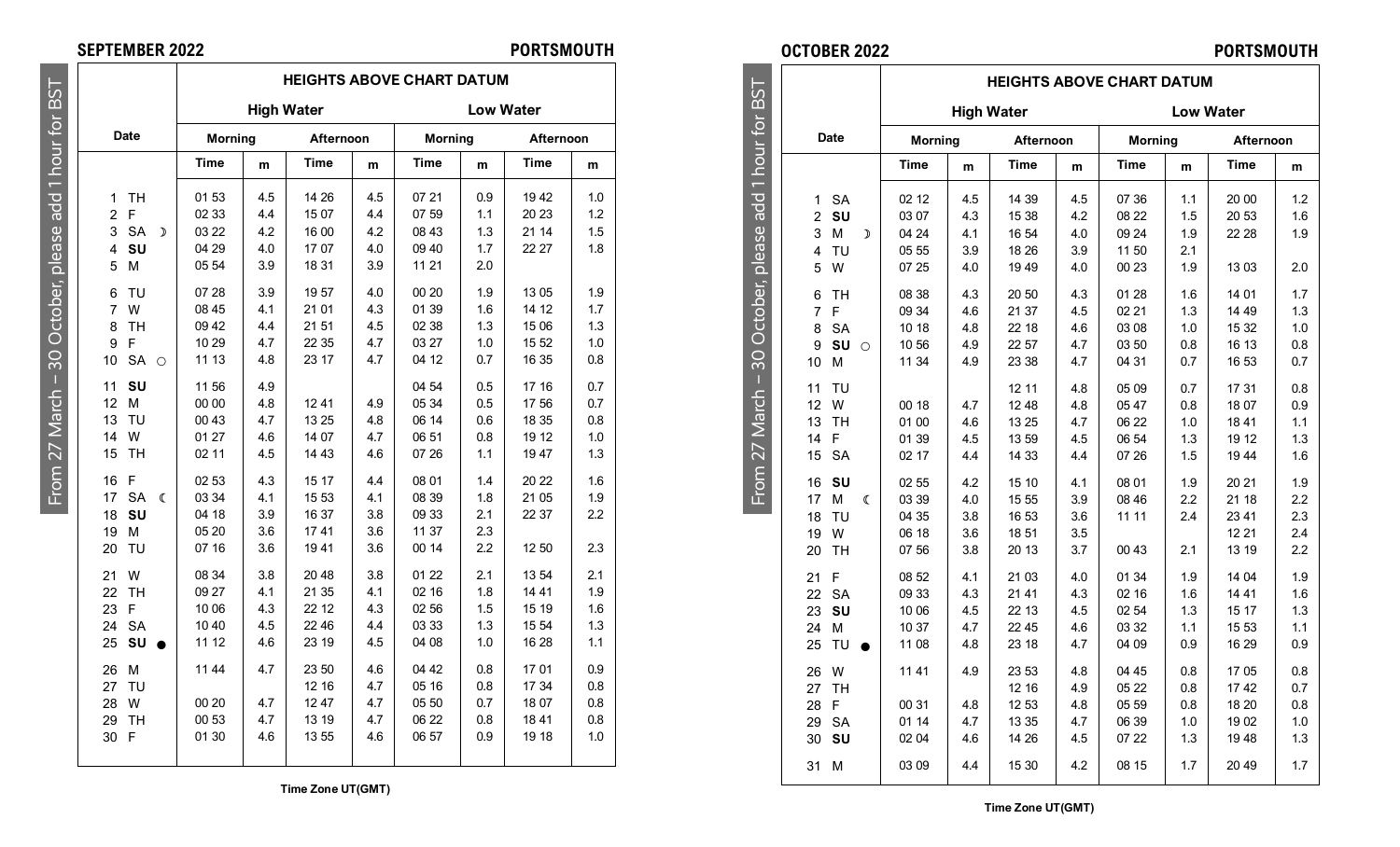## **NOVEMBER 2022 PORTSMOUTH**

**Date**

## **DECEMBER 2022 PORTSMOUTH**

|                                        |         | <b>HEIGHTS ABOVE CHART DATUM</b> |           |     |         |     |                  |     |  |  |  |
|----------------------------------------|---------|----------------------------------|-----------|-----|---------|-----|------------------|-----|--|--|--|
|                                        |         | <b>High Water</b>                |           |     |         |     | <b>Low Water</b> |     |  |  |  |
| Date                                   | Morning |                                  | Afternoon |     | Morning |     | Afternoon        |     |  |  |  |
|                                        | Time    | m                                | Time      | m   | Time    | m   | Time             | m   |  |  |  |
| <b>TH</b><br>1                         | 05 32   | 4.3                              | 1746      | 4.1 | 10 55   | 1.9 | 23 23            | 1.7 |  |  |  |
| $\overline{2}$<br>F                    | 06 42   | 4.3                              | 18 56     | 4.1 |         |     | 1203             | 1.8 |  |  |  |
| 3<br><b>SA</b>                         | 07 51   | 4.4                              | 20 00     | 4.1 | 00 25   | 1.6 | 1301             | 1.7 |  |  |  |
| SU<br>4                                | 08 49   | 4.5                              | 20 54     | 4.2 | 01 20   | 1.5 | 1353             | 1.5 |  |  |  |
| M<br>5                                 | 09 35   | 4.6                              | 21 38     | 4.3 | 02 09   | 1.4 | 14 38            | 1.4 |  |  |  |
| TU<br>6                                | 10 08   | 4.6                              | 22 21     | 4.4 | 02 54   | 1.3 | 15 21            | 1.2 |  |  |  |
| $\overline{7}$<br>W                    | 10 42   | 4.6                              | 23 04     | 4.5 | 03 37   | 1.3 | 16 03            | 1.1 |  |  |  |
| 8<br>TH $\circ$                        | 11 20   | 4.6                              | 23 46     | 4.5 | 04 19   | 1.3 | 16 44            | 1.1 |  |  |  |
| F<br>9                                 | 11 58   | 4.6                              |           |     | 04 59   | 1.3 | 17 22            | 1.1 |  |  |  |
| <b>SA</b><br>10                        | 00 26   | 4.5                              | 12 34     | 4.5 | 05 38   | 1.4 | 1758             | 1.2 |  |  |  |
| SU<br>11                               | 01 05   | 4.5                              | 13 09     | 4.5 | 06 14   | 1.5 | 18 31            | 1.3 |  |  |  |
| 12<br>M                                | 01 42   | 4.4                              | 1342      | 4.3 | 06 47   | 1.6 | 1903             | 1.4 |  |  |  |
| TU<br>13                               | 02 17   | 4.3                              | 14 18     | 4.2 | 07 21   | 1.7 | 19 38            | 1.5 |  |  |  |
| 14<br>W                                | 02 56   | 4.2                              | 14 59     | 4.1 | 07 59   | 1.8 | 20 19            | 1.7 |  |  |  |
| 15<br><b>TH</b>                        | 03 40   | 4.1                              | 1547      | 3.9 | 08 45   | 2.0 | 21 08            | 1.8 |  |  |  |
| 16<br>F<br>$\mathcal{L}_{\mathcal{A}}$ | 04 32   | 4.0                              | 16 44     | 3.8 | 09 43   | 2.1 | 22 11            | 1.9 |  |  |  |
| 17<br><b>SA</b>                        | 05 29   | 4.0                              | 1748      | 3.8 | 10 57   | 2.1 | 23 26            | 1.9 |  |  |  |
| SU<br>18                               | 06 32   | 4.0                              | 18 56     | 3.9 |         |     | 12 09            | 1.9 |  |  |  |
| M<br>19                                | 07 35   | 4.2                              | 1958      | 4.0 | 00 31   | 1.7 | 1305             | 1.7 |  |  |  |
| TU<br>20                               | 08 29   | 4.3                              | 20 51     | 4.2 | 01 26   | 1.5 | 1356             | 1.5 |  |  |  |
| 21<br>W                                | 09 18   | 4.5                              | 21 42     | 4.4 | 02 16   | 1.3 | 14 45            | 1.2 |  |  |  |
| <b>TH</b><br>22                        | 10 05   | 4.7                              | 22 31     | 4.6 | 03 06   | 1.2 | 15 34            | 1.0 |  |  |  |
| F<br>23                                | 10 51   | 4.8                              | 23 20     | 4.7 | 03 55   | 1.0 | 16 22            | 0.8 |  |  |  |
| <b>SA</b><br>24                        | 11 37   | 4.8                              |           |     | 04 43   | 0.9 | 17 10            | 0.7 |  |  |  |
| 25<br>SU                               | 00 10   | 4.8                              | 12 24     | 4.8 | 05 32   | 0.9 | 1758             | 0.7 |  |  |  |
| 26<br>M                                | 01 03   | 4.8                              | 13 13     | 4.8 | 06 21   | 1.0 | 1846             | 0.7 |  |  |  |
| 27<br>TU                               | 02 02   | 4.8                              | 14 07     | 4.6 | 07 10   | 1.1 | 19 36            | 0.9 |  |  |  |
| 28<br>W                                | 03 08   | 4.7                              | 15 08     | 4.5 | 08 03   | 1.3 | 20 29            | 1.1 |  |  |  |
| <b>TH</b><br>29                        | 04 08   | 4.6                              | 16 11     | 4.3 | 09 01   | 1.5 | 21 29            | 1.3 |  |  |  |
| F<br>30                                | 05 03   | 4.5                              | 17 12     | 4.1 | 10 07   | 1.7 | 22 36            | 1.5 |  |  |  |
| 31<br><b>SA</b>                        | 05 58   | 4.4                              | 18 12     | 4.0 | 11 16   | 1.8 | 2342             | 1.6 |  |  |  |

ir for BST From 27 March – 30 October, please add 1 hour for BST $\frac{1}{10}$ 30 Octo Erom 27 March

From 27 March – 30 October, please add 1 hour for BST  $\overline{5}$ hour Æ October, please add  $\overline{30}$ From 27 March

| 4              | -F              |           | 08 26 | 4.4 | 20 35 | 4.3 | 01 02 | 1.6 | 13 35 | 1.7 |
|----------------|-----------------|-----------|-------|-----|-------|-----|-------|-----|-------|-----|
|                | 5 SA            |           | 09 23 | 4.6 | 21 22 | 4.4 | 01 54 | 1.4 | 14 23 | 1.4 |
| 6              | SU              |           | 10 06 | 4.7 | 21 59 | 4.5 | 02 41 | 1.2 | 15 06 | 1.2 |
| $\overline{7}$ | м               |           | 10 37 | 4.8 | 22 37 | 4.6 | 03 23 | 1.0 | 1547  | 1.0 |
| 8              | TU <sub>0</sub> |           | 11 08 | 4.8 | 23 17 | 4.6 | 04 04 | 1.0 | 16 27 | 0.9 |
| 9              | W               |           | 1142  | 4.8 | 23 58 | 4.6 | 04 43 | 1.0 | 17 05 | 0.9 |
| 10             | TH              |           |       |     | 12 19 | 4.7 | 05 20 | 1.1 | 1741  | 1.0 |
| 11 F           |                 |           | 00 39 | 4.6 | 1254  | 4.6 | 05 56 | 1.2 | 18 15 | 1.2 |
|                | 12 SA           |           | 01 18 | 4.5 | 13 28 | 4.5 | 06 29 | 1.4 | 1846  | 1.4 |
| 13             | SU              |           | 01 54 | 4.4 | 14 01 | 4.4 | 07 02 | 1.6 | 19 18 | 1.6 |
| 14             | M               |           | 02 32 | 4.3 | 14 39 | 4.2 | 07 36 | 1.9 | 1955  | 1.8 |
| 15             | TU              |           | 03 15 | 4.1 | 15 25 | 4.0 | 08 19 | 2.1 | 20 44 | 2.0 |
| 16 W           |                 | €         | 04 07 | 3.9 | 16 20 | 3.8 | 09 25 | 2.3 | 22 14 | 2.2 |
| 17             | <b>TH</b>       |           | 05 11 | 3.8 | 17 29 | 3.6 | 11 33 | 2.3 | 23 50 | 2.1 |
| 18             | F               |           | 06 44 | 3.9 | 19 10 | 3.7 |       |     | 12 30 | 2.2 |
| 19             | <b>SA</b>       |           | 08 00 | 4.1 | 20 14 | 3.9 | 00 43 | 1.9 | 13 16 | 2.0 |
|                | 20 SU           |           | 08 46 | 4.3 | 20 56 | 4.2 | 01 29 | 1.7 | 13 57 | 1.7 |
| 21             | M               |           | 09 22 | 4.5 | 21 32 | 4.4 | 02 11 | 1.4 | 14 37 | 1.4 |
| 22             | TU              |           | 09 56 | 4.7 | 22 10 | 4.6 | 02 53 | 1.2 | 15 17 | 1.1 |
| 23             | W               | $\bullet$ | 10 33 | 4.8 | 22 49 | 4.7 | 03 34 | 1.0 | 15 58 | 0.9 |
| 24             | <b>TH</b>       |           | 11 12 | 4.9 | 23 32 | 4.8 | 04 16 | 0.9 | 16 40 | 0.8 |
| 25             | F               |           | 11 52 | 4.9 |       |     | 04 58 | 0.8 | 17 22 | 0.7 |
|                | 26 SA           |           | 00 16 | 4.8 | 12 35 | 4.9 | 0542  | 0.9 | 18 06 | 0.8 |
| 27             | SU              |           | 01 06 | 4.8 | 13 23 | 4.7 | 06 28 | 1.0 | 18 53 | 0.9 |
| 28             | M               |           | 02 04 | 4.7 | 14 18 | 4.6 | 07 17 | 1.3 | 19 44 | 1.2 |
| 29             | TU              |           | 03 14 | 4.5 | 15 23 | 4.3 | 08 14 | 1.6 | 2047  | 1.4 |
| 30             | W               | D         | 04 24 | 4.4 | 16 34 | 4.2 | 09 31 | 1.8 | 22 08 | 1.6 |
|                |                 |           |       |     |       |     |       |     |       |     |

W 05 49 4.1 18 12 3.9 11 33 2.0

TH 07 12 4.2 19 31 4.1 00 00 1.8 12 39 1.9

**HEIGHTS ABOVE CHART DATUM High Water Low Water Morning Afternoon Morning Afternoon Time m Time m Time m Time m** TU ☽ 04 29 4.2 16 48 4.0 09 40 2.0 22 42 1.9

**Time Zone UT(GMT)**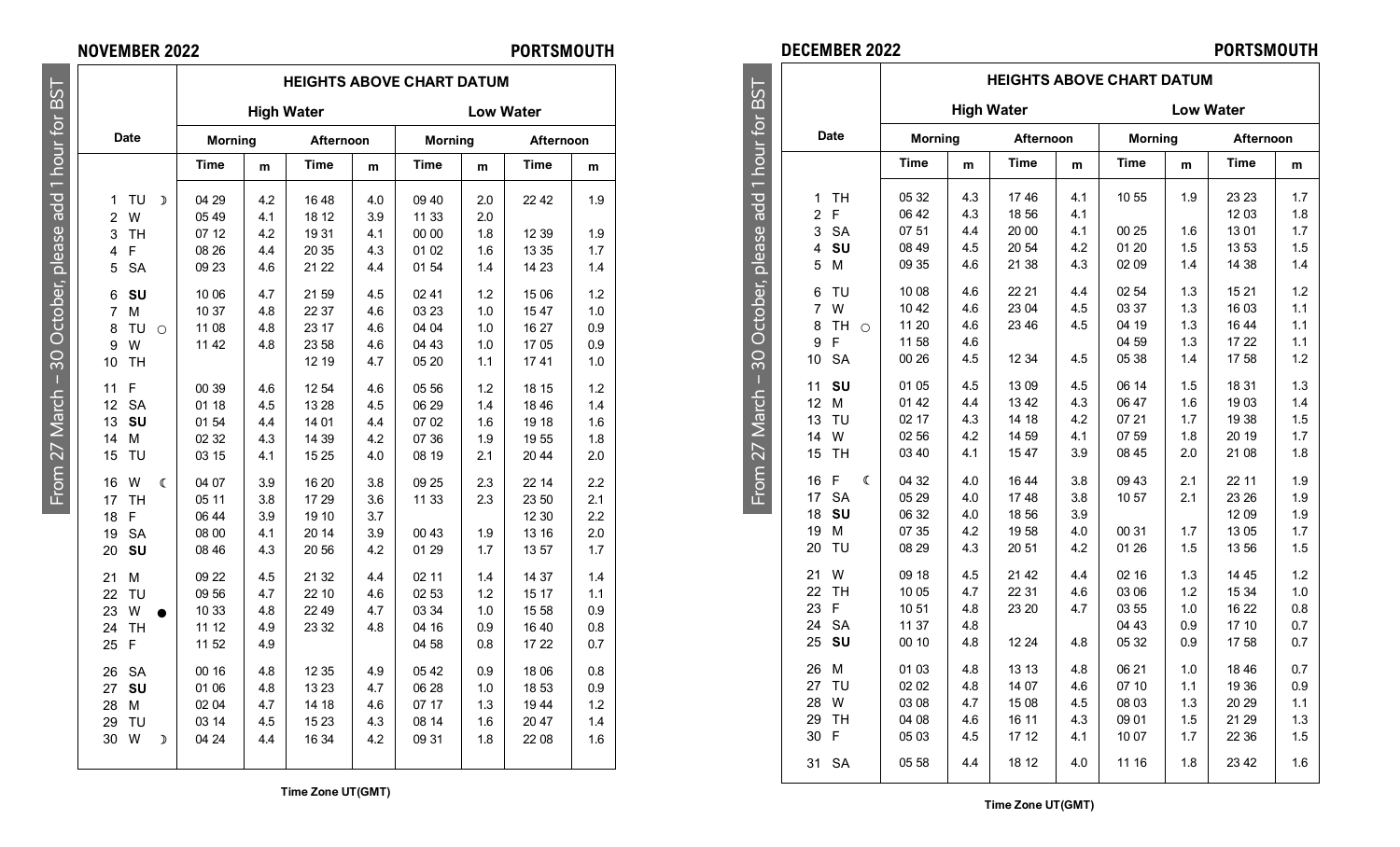## **JANUARY 2023 PORTSMOUTH**

## **FEBRUARY 2023 PORTSMOUTH**

| Date                                                                                                                                                                                                                                                                                       |                                                                                                                                              |                                                                                                              |                                                                                                                                                       |                                                                                                                     |                                                                                                                                                       |                                                                                                                     | Afternoon                                                                                                                                |                                                                                                              |  |
|--------------------------------------------------------------------------------------------------------------------------------------------------------------------------------------------------------------------------------------------------------------------------------------------|----------------------------------------------------------------------------------------------------------------------------------------------|--------------------------------------------------------------------------------------------------------------|-------------------------------------------------------------------------------------------------------------------------------------------------------|---------------------------------------------------------------------------------------------------------------------|-------------------------------------------------------------------------------------------------------------------------------------------------------|---------------------------------------------------------------------------------------------------------------------|------------------------------------------------------------------------------------------------------------------------------------------|--------------------------------------------------------------------------------------------------------------|--|
|                                                                                                                                                                                                                                                                                            | Time                                                                                                                                         | m                                                                                                            | Time                                                                                                                                                  | m                                                                                                                   | Time                                                                                                                                                  | m                                                                                                                   | Time                                                                                                                                     | m                                                                                                            |  |
| W<br>1<br>$\overline{2}$<br><b>TH</b><br>3<br>F<br><b>SA</b><br>$\overline{\mathbf{4}}$<br>5<br>SU<br>$\circ$<br>M<br>6<br>$\overline{7}$<br>TU<br>8<br>W<br><b>TH</b><br>9<br>F<br>10<br><b>SA</b><br>11<br>SU<br>12<br>13<br>M<br>C<br>TU<br>14<br>15<br>W<br><b>TH</b><br>16<br>F<br>17 | 08 14<br>09 15<br>10 03<br>10 45<br>11 23<br>00 29<br>01 03<br>01 35<br>02 05<br>02 36<br>03 11<br>03 55<br>04 51<br>06 01<br>07 26<br>08 44 | 3.9<br>4.0<br>4.1<br>4.2<br>4.3<br>4.5<br>4.5<br>4.4<br>4.4<br>4.4<br>4.3<br>4.2<br>4.0<br>3.9<br>3.9<br>4.1 | 20 55<br>21 55<br>22 38<br>23 16<br>23 54<br>12 00<br>12 35<br>13 06<br>13 36<br>14 05<br>14 39<br>15 20<br>16 12<br>17 19<br>18 45<br>20 15<br>21 24 | 3.8<br>4.0<br>4.2<br>4.3<br>4.4<br>4.4<br>4.4<br>4.4<br>4.3<br>4.3<br>4.3<br>4.2<br>4.0<br>3.8<br>3.7<br>3.9<br>4.1 | 01 12<br>02 15<br>03 09<br>03 54<br>04 35<br>05 11<br>05 45<br>06 14<br>06 42<br>07 11<br>07 44<br>08 23<br>09 09<br>10 07<br>11 27<br>00 12<br>01 43 | 1.9<br>1.9<br>1.7<br>1.5<br>1.3<br>1.2<br>1.1<br>1.1<br>1.1<br>1.1<br>1.1<br>1.2<br>1.3<br>1.6<br>1.8<br>1.8<br>1.7 | 1352<br>14 47<br>15 34<br>16 16<br>16 54<br>17 29<br>18 00<br>18 29<br>1857<br>19 27<br>20 01<br>2042<br>21 32<br>22 35<br>1306<br>14 19 | 1.8<br>1.6<br>1.4<br>1.2<br>1.0<br>1.0<br>0.9<br>0.9<br>0.9<br>0.9<br>1.0<br>1.1<br>1.4<br>1.7<br>1.7<br>1.4 |  |
| SU<br>19                                                                                                                                                                                                                                                                                   | 10 29                                                                                                                                        | 4.6                                                                                                          | 23 04                                                                                                                                                 | 4.6                                                                                                                 | 03 42                                                                                                                                                 | 1.1                                                                                                                 | 16 05                                                                                                                                    | 1.1<br>0.7                                                                                                   |  |
| 21<br>TU<br>22<br>W<br>23<br><b>TH</b><br>F<br>24<br><b>SA</b><br>25<br>SU<br>26<br>M<br>27<br>D<br>TU<br>28                                                                                                                                                                               | 11 57<br>00 36<br>01 26<br>02 20<br>03 05<br>03 44<br>04 24<br>05 12                                                                         | 4.8<br>4.9<br>4.8<br>4.8<br>4.7<br>4.5<br>4.2<br>3.9                                                         | 12 42<br>13 30<br>14 20<br>15 10<br>15 58<br>16 48<br>17 52                                                                                           | 4.8<br>4.7<br>4.6<br>4.4<br>4.2<br>3.9<br>3.7                                                                       | 05 13<br>05 55<br>06 37<br>07 17<br>07 58<br>08 41<br>09 32<br>10 51                                                                                  | 0.6<br>0.5<br>0.5<br>0.7<br>1.0<br>1.3<br>1.6<br>1.9                                                                | 17 34<br>18 16<br>1856<br>19 36<br>20 17<br>21 02<br>22 00<br>23 31                                                                      | 0.4<br>0.3<br>0.3<br>0.4<br>0.7<br>1.0<br>1.4<br>1.8<br>2.1                                                  |  |
|                                                                                                                                                                                                                                                                                            | 18<br><b>SA</b><br>M<br>20                                                                                                                   | 09 41<br>11 13                                                                                               | Morning<br>4.3<br>4.7                                                                                                                                 | <b>High Water</b><br>22 17<br>23 50                                                                                 | Afternoon<br>4.4<br>4.8                                                                                                                               | 02 48<br>04 29                                                                                                      | Morning<br>1.4<br>0.8                                                                                                                    | <b>HEIGHTS ABOVE CHART DATUM</b><br><b>Low Water</b><br>15 16<br>1651                                        |  |

**Time Zone UT(GMT)**

|                         |                 |         |     |                   |              | <b>HEIGHTS ABOVE CHART DATUM</b> |     |                  |     |
|-------------------------|-----------------|---------|-----|-------------------|--------------|----------------------------------|-----|------------------|-----|
|                         |                 |         |     | <b>High Water</b> |              |                                  |     | <b>Low Water</b> |     |
|                         | Date            | Morning |     | Afternoon         |              | Morning                          |     | Afternoon        |     |
|                         |                 | Time    | m   | Time              | $\mathsf{m}$ | Time                             | m   | Time             | m   |
| 1                       | SU              | 06 55   | 4.3 | 19 13             | 4.0          |                                  |     | 12 21            | 1.8 |
| $\overline{2}$          | M               | 07 53   | 4.2 | 20 15             | 4.0          | 00 42                            | 1.7 | 13 20            | 1.7 |
| 3                       | TU              | 08 49   | 4.2 | 21 16             | 4.1          | 01 38                            | 1.7 | 14 12            | 1.6 |
| $\overline{\mathbf{4}}$ | w               | 09 38   | 4.3 | 22 10             | 4.2          | 02 30                            | 1.6 | 15 01            | 1.5 |
| 5                       | TH              | 10 22   | 4.4 | 22 54             | 4.3          | 03 18                            | 1.6 | 1546             | 1.3 |
| 6                       | F<br>Ō          | 11 02   | 4.4 | 23 35             | 4.4          | 04 04                            | 1.5 | 16 30            | 1.2 |
| $\overline{7}$          | <b>SA</b>       | 1141    | 4.4 |                   |              | 04 47                            | 1.4 | 17 10            | 1.1 |
| 8                       | SU              | 00 13   | 4.4 | 12 19             | 4.4          | 05 27                            | 1.4 | 1747             | 1.1 |
| 9                       | M               | 00 51   | 4.5 | 12 54             | 4.4          | 06 03                            | 1.4 | 18 19            | 1.1 |
| 10                      | TU              | 01 26   | 4.4 | 13 27             | 4.3          | 06 34                            | 1.4 | 18 49            | 1.2 |
| 11                      | w               | 02 00   | 4.4 | 13 58             | 4.3          | 07 04                            | 1.4 | 19 20            | 1.2 |
| 12                      | <b>TH</b>       | 02 33   | 4.3 | 14 33             | 4.2          | 07 36                            | 1.4 | 19 53            | 1.3 |
| 13                      | F               | 03 10   | 4.3 | 15 13             | 4.1          | 08 13                            | 1.5 | 20 32            | 1.3 |
| 14                      | <b>SA</b>       | 03 53   | 4.2 | 16 00             | 4.0          | 08 57                            | 1.6 | 21 19            | 1.5 |
| 15                      | SU<br>C         | 04 42   | 4.1 | 16 56             | 3.9          | 09 50                            | 1.7 | 22 15            | 1.6 |
| 16                      | M               | 05 38   | 4.0 | 1802              | 3.8          | 10 56                            | 1.8 | 23 26            | 1.7 |
| 17                      | TU              | 06 42   | 4.0 | 19 13             | 3.9          |                                  |     | 12 12            | 1.7 |
| 18                      | W               | 07 50   | 4.1 | 20 24             | 4.0          | 00 42                            | 1.7 | 13 22            | 1.6 |
| 19                      | TH              | 08 54   | 4.3 | 21 29             | 4.2          | 0149                             | 1.5 | 14 24            | 1.3 |
| 20                      | F               | 09 51   | 4.5 | 22 25             | 4.5          | 02 49                            | 1.3 | 15 21            | 1.1 |
| 21                      | SA<br>$\bullet$ | 1040    | 4.6 | 23 15             | 4.6          | 03 45                            | 1.1 | 16 13            | 0.8 |
| 22                      | SU              | 11 27   | 4.8 |                   |              | 04 37                            | 0.9 | 17 02            | 0.6 |
| 23                      | M               | 00 03   | 4.8 | 12 12             | 4.8          | 05 25                            | 0.8 | 1749             | 0.5 |
| 24                      | TU              | 00 54   | 4.8 | 13 00             | 4.8          | 06 11                            | 0.7 | 18 34            | 0.5 |
| 25                      | W               | 0149    | 4.8 | 1351              | 4.7          | 06 56                            | 0.8 | 19 19            | 0.6 |
| 26                      | <b>TH</b>       | 02 50   | 4.8 | 14 46             | 4.6          | 0742                             | 0.9 | 20 04            | 0.8 |
| 27                      | F               | 03 42   | 4.7 | 1543              | 4.4          | 08 30                            | 1.2 | 20 53            | 1.1 |
| 28                      | <b>SA</b><br>D  | 04 27   | 4.5 | 16 36             | 4.2          | 09 23                            | 1.4 | 21 48            | 1.4 |
| 29                      | SU              | 05 13   | 4.3 | 1731              | 4.0          | 10 26                            | 1.7 | 22 55            | 1.7 |
| 30                      | M               | 06 05   | 4.1 | 18 33             | 3.8          | 11 38                            | 1.8 |                  |     |
| 31                      | TU              | 07 08   | 3.9 | 1944              | 3.7          | 00 05                            | 1.9 | 12 48            | 1.9 |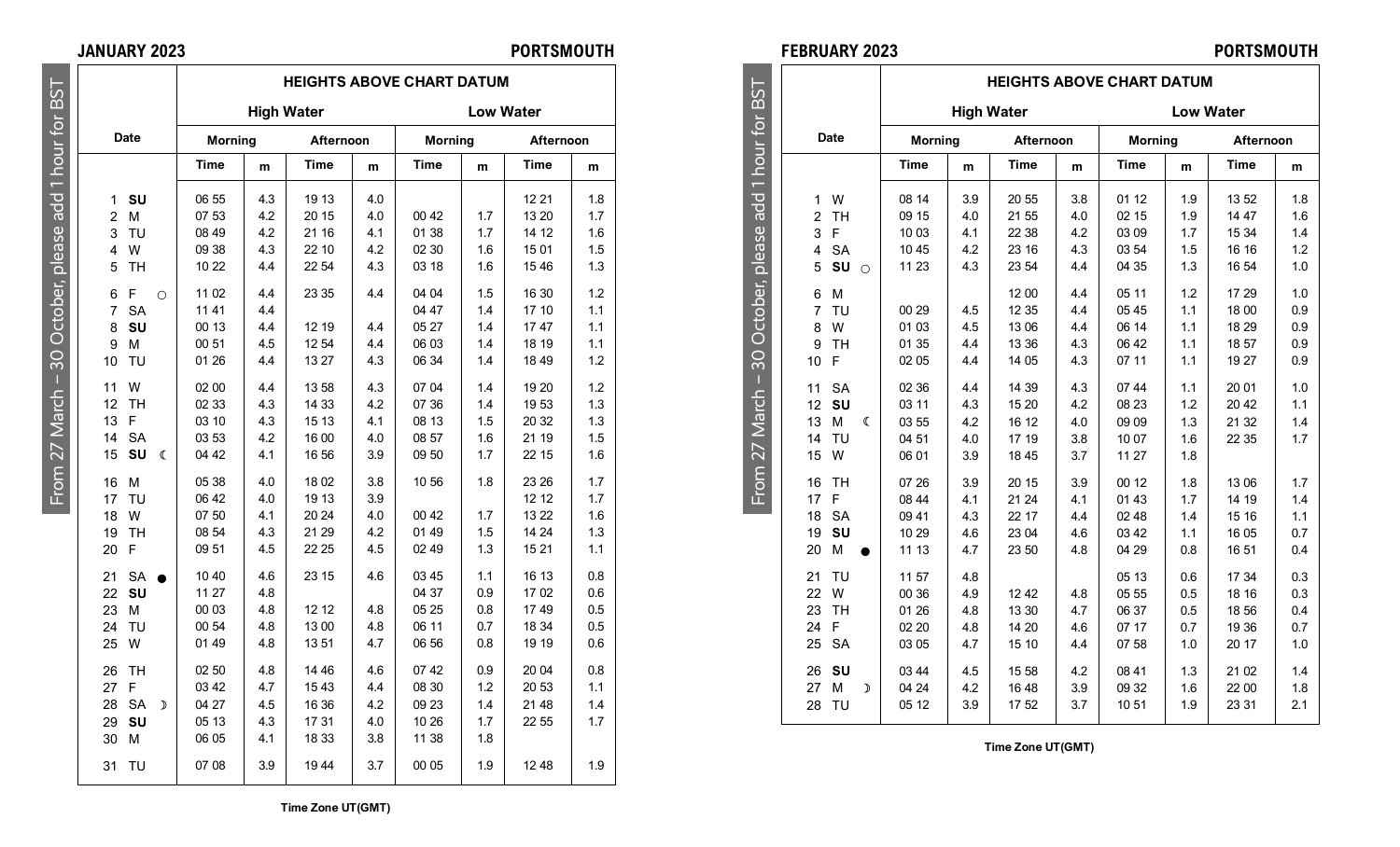**Date**

## **MARCH 2023 PORTSMOUTH**

**HEIGHTS ABOVE CHART DATUM High Water Low Water Morning Afternoon Morning Afternoon Time m Time m Time m Time m**

1 W | 0620 | 3.6 | 1914 | 3.5 | | | | | 12.18 | 2.0 2 TH | 07 44 | 3.6 | 20 33 | 3.6 | 00 51 | 2.1 | 13 31 | 2.0 3 F 08 52 3.7 21 35 3.9 02 03 2.0 14 30 1.7 4 SA | 0943 | 3.9 | 22.17 | 4.1 | 02.56 | 1.8 | 15.15 | 1.5 5 **SU** 10 24 4.1 22 53 4.3 03 37 1.5 15 53 1.2 6 M 11 01 4.3 23 28 4.4 04 13 1.3 16 29 1.0 7 TU  $\circ$  | 11 37 | 4.4 | | | | 04 47 | 1.1 | 17 02 | 0.9 8 W 00 02 4.5 12 10 4.4 05 19 1.0 17 33 0.8 9 TH 00 34 4.5 12 40 4.4 05 48 0.9 18 03 0.8 10 F | 01 04 | 4.5 | 13 09 | 4.4 | 06 16 | 0.8 | 18 31 | 0.8 11 SA | 01 32 | 4.5 | 13 38 | 4.4 | 06 46 | 0.8 | 19 01 | 0.8 12 **SU** | 02 01 | 4.5 | 14 12 | 4.4 | 07 18 | 0.8 | 19 35 | 0.9 13 M  $\begin{array}{|c|c|c|c|c|c|c|c|c|} \hline \end{array}$  02 35 | 4.4 | 14 53 | 4.3 | 07 55 | 1.0 | 20 14 | 1.1 14 TU | 0318 | 4.2 | 1545 | 4.1 | 08 39 | 1.2 | 21 02 | 1.4 15 W C 04 17 4.0 16 58 3.8 09 34 1.6 22 06 1.8

# **APRIL 2023 PORTSMOUTH**

|                      |                | <b>HEIGHTS ABOVE CHART DATUM</b> |       |           |                  |         |       |           |  |  |
|----------------------|----------------|----------------------------------|-------|-----------|------------------|---------|-------|-----------|--|--|
|                      |                | <b>High Water</b>                |       |           | <b>Low Water</b> |         |       |           |  |  |
| Date                 | <b>Morning</b> |                                  |       | Afternoon |                  | Morning |       | Afternoon |  |  |
|                      | Time           | $\mathbf{m}$                     | Time  | m         | Time             | m       | Time  | m         |  |  |
| <b>SA</b><br>1       | 08 24          | 3.6                              | 21 06 | 3.9       | 01 35            | 2.1     | 1357  | 1.8       |  |  |
| $\overline{2}$<br>SU | 09 17          | 3.8                              | 21 48 | 4.1       | 02 28            | 1.8     | 14 42 | 1.6       |  |  |
| M<br>3               | 09 57          | 4.1                              | 22 24 | 4.3       | 03 07            | 1.5     | 15 20 | 1.3       |  |  |
| 4<br>TU              | 10 34          | 4.2                              | 22 57 | 4.4       | 03 41            | 1.3     | 15 54 | 1.0       |  |  |
| 5<br>w               | 11 08          | 4.4                              | 23 30 | 4.5       | 04 14            | 1.1     | 16 28 | 0.9       |  |  |
| TH $\circ$<br>6      | 11 40          | 4.4                              |       |           | 04 46            | 0.9     | 1701  | 0.8       |  |  |
| $\overline{7}$<br>F  | 00 01          | 4.6                              | 12 11 | 4.5       | 05 18            | 0.8     | 1733  | 0.7       |  |  |
| <b>SA</b><br>8       | 00 31          | 4.6                              | 12 42 | 4.5       | 05 49            | 0.7     | 18 05 | 0.7       |  |  |
| SU<br>9              | 01 01          | 4.6                              | 13 15 | 4.5       | 06 21            | 0.7     | 18 38 | 0.8       |  |  |
| M<br>10              | 01 33          | 4.5                              | 13 54 | 4.5       | 06 56            | 0.8     | 19 14 | 0.9       |  |  |
| 11<br>TU             | 02 12          | 4.4                              | 14 41 | 4.3       | 07 35            | 1.0     | 1956  | 1.2       |  |  |
| 12<br>W              | 03 00          | 4.2                              | 15 43 | 4.1       | 08 21            | 1.3     | 2048  | 1.6       |  |  |
| <b>TH</b><br>13<br>C | 04 06          | 4.0                              | 17 04 | 3.9       | 09 22            | 1.6     | 22 08 | 2.0       |  |  |
| F<br>14              | 05 31          | 3.8                              | 18 36 | 3.9       | 11 30            | 1.8     |       |           |  |  |
| <b>SA</b><br>15      | 07 05          | 3.8                              | 1956  | 4.1       | 00 24            | 1.9     | 12 53 | 1.6       |  |  |
| 16 SU                | 08 15          | 4.0                              | 20 56 | 4.4       | 01 31            | 1.7     | 1352  | 1.3       |  |  |
| M<br>17              | 09 07          | 4.3                              | 21 44 | 4.6       | 02 23            | 1.3     | 1441  | 1.0       |  |  |
| TU<br>18             | 09 51          | 4.5                              | 22 26 | 4.7       | 03 08            | 1.0     | 15 26 | 0.8       |  |  |
| W<br>19              | 10 33          | 4.6                              | 23 06 | 4.8       | 03 50            | 0.8     | 16 07 | 0.6       |  |  |
| <b>TH</b><br>20      | 11 15          | 4.6                              | 23 47 | 4.8       | 04 30            | 0.6     | 1648  | 0.6       |  |  |
| F<br>21              | 11 59          | 4.6                              |       |           | 05 10            | 0.6     | 17 27 | 0.6       |  |  |
| 22<br><b>SA</b>      | 00 26          | 4.7                              | 12 43 | 4.6       | 05 48            | 0.7     | 18 05 | 0.8       |  |  |
| SU<br>23             | 01 05          | 4.7                              | 13 28 | 4.5       | 06 25            | 0.8     | 1841  | 1.0       |  |  |
| M<br>24              | 01 43          | 4.5                              | 14 11 | 4.4       | 07 00            | 1.0     | 19 18 | 1.3       |  |  |
| TU<br>25             | 02 20          | 4.3                              | 14 52 | 4.2       | 07 36            | 1.3     | 1956  | 1.6       |  |  |
| 26<br>W              | 02 58          | 4.1                              | 15 35 | 4.0       | 08 15            | 1.6     | 2043  | 1.9       |  |  |
| <b>TH</b><br>27<br>D | 03 42          | 3.9                              | 16 25 | 3.8       | 09 09            | 1.9     | 22 15 | 2.2       |  |  |
| F<br>28              | 04 35          | 3.6                              | 17 39 | 3.7       | 10 57            | 2.0     | 2342  | 2.2       |  |  |
| 29<br><b>SA</b>      | 06 00          | 3.4                              | 19 18 | 3.7       |                  |         | 12 09 | 2.0       |  |  |
| SU<br>30             | 07 41          | 3.5                              | 20 23 | 3.9       | 00.48            | 2.1     | 1307  | 1.9       |  |  |
|                      |                |                                  |       |           |                  |         |       |           |  |  |

From 27 March – 30 October, please add 1 hour for BSTadd 1 hour for BST 30 October From 27 March

31 F | 0707 | 3.4 | 2004 | 3.6 | 0023 | 2.2 | 12:57 | 2.0 **Time Zone UT(GMT)**

16 TH 05 37 3.8 18 39 3.7 11 04 1.8

30 TH 05 16 3.5 18 38 3.5 11 43 2.1

17 F 07 17 3.8 20 10 3.9 00 25 2.0 13 09 1.7 18 SA  $\begin{array}{|c|c|c|c|c|c|c|c|c|} \hline \end{array}$  08 33 4.0 21 13 4.2 01 48 1.7 1.7 14 14 14 19 **SU** | 09 27 | 4.3 | 22 02 | 4.5 | 02 43 | 1.4 | 15 04 | 1.0 20 M 10 12 4.5 22 47 4.7 03 30 1.0 15 49 0.7 21 TU ● | 10 55 | 4.7 | 23 30 | 4.8 | 04 13 | 0.7 | 16 32 | 0.4 22 W | 11 37 | 4.7 | | | | | | 04 54 | 0.5 | 17 13 | 0.3 23 TH 00 13 4.8 12 21 4.7 05 34 0.4 17 53 0.4 24 F | 0057 | 4.8 | 13.06 | 4.7 | 06.13 | 0.5 | 18.31 | 0.5 25 SA | 01 41 | 4.7 | 13 52 | 4.6 | 06 51 | 0.7 | 19 08 | 0.8 26 **SU** 02 20 4.6 14 37 4.4 07 27 0.9 19 45 1.1 27 M | 02 57 | 4.4 | 15 20 | 4.2 | 08 04 | 1.2 | 20 23 | 1.5 28 TU | 03 35 | 4.1 | 16 04 | 3.9 | 08 45 | 1.6 | 21 11 | 1.9 29 W ☽ 04 18 3.8 17 00 3.7 09 45 1.9 22 58 2.2

**Time Zone UT(GMT)**

From 27 March – 30 October, please add 1 hour for BST  $55$  $\overline{6}$ Port 군  $\overline{\sigma}$ **gg** ᄒ ä ctot <sub>20</sub> 27 March From 2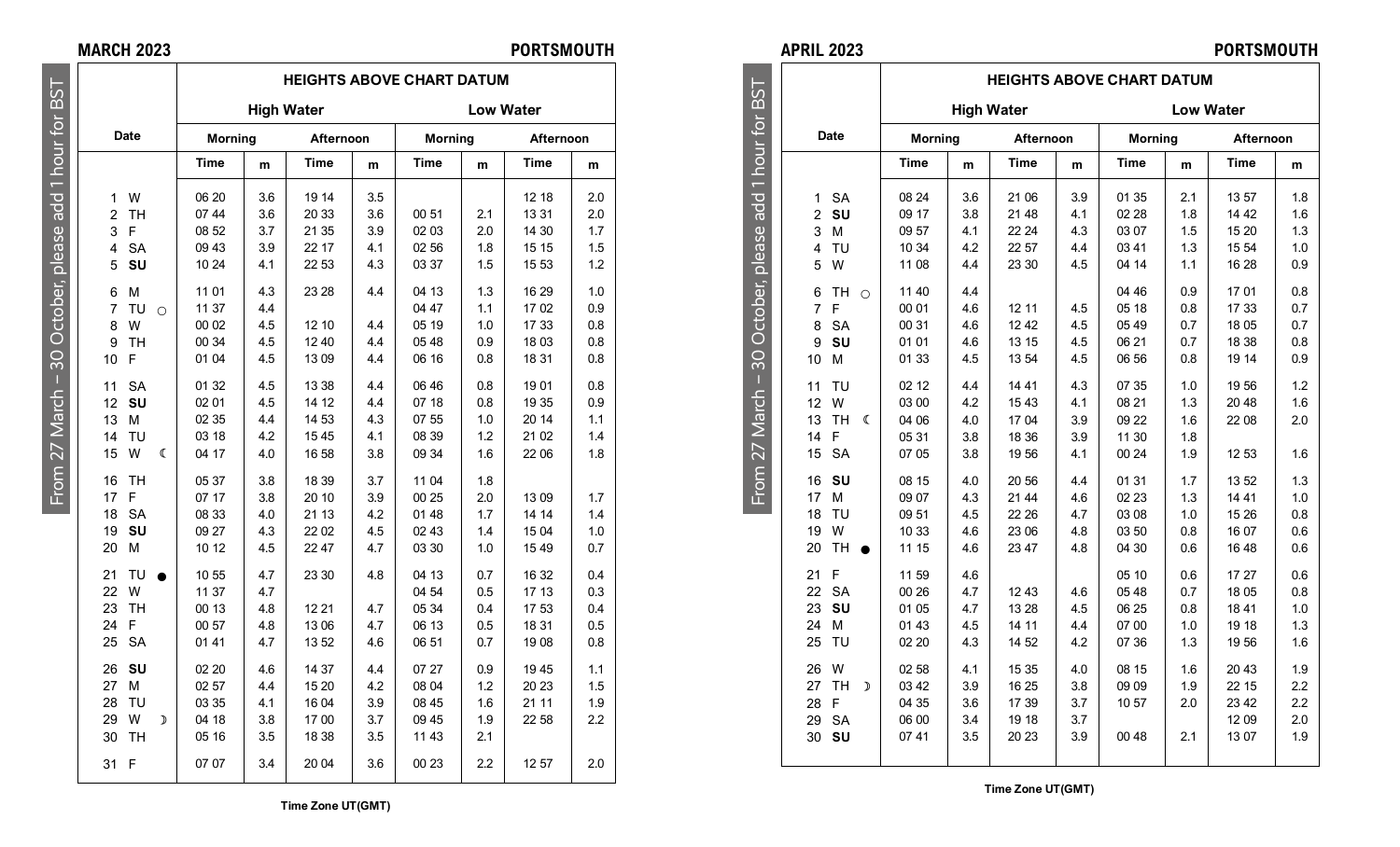

## **PORTSMOUTH**

## **British Summer Time:**

**01:00 27 March 2022 – 02:00 30 October 2022 01:00 26 March 2023 –02:00 29 October 2023**

## **HIGH WATERS – IMPORTANT NOTE.**

The high water duration at Portsmouth can occur over an extended time period, i.e. A "highwater stand". The predictions give the time and height of high water corresponding to the highest point. Users are advised to consult hourly-height predictions (or time intervals of less than an hour) owing to the complex shape of the tidal curve between the times and height of high and low water.

Strong winds between North-East and South-East coupled with high barometric pressures may reduce predicted levels by up to 1m and delay times of High and Low Waters by up to 1 hour. Strong winds from the West coupled with low barometric pressures may increase predicted levels and advance predicted times by a similar amount.